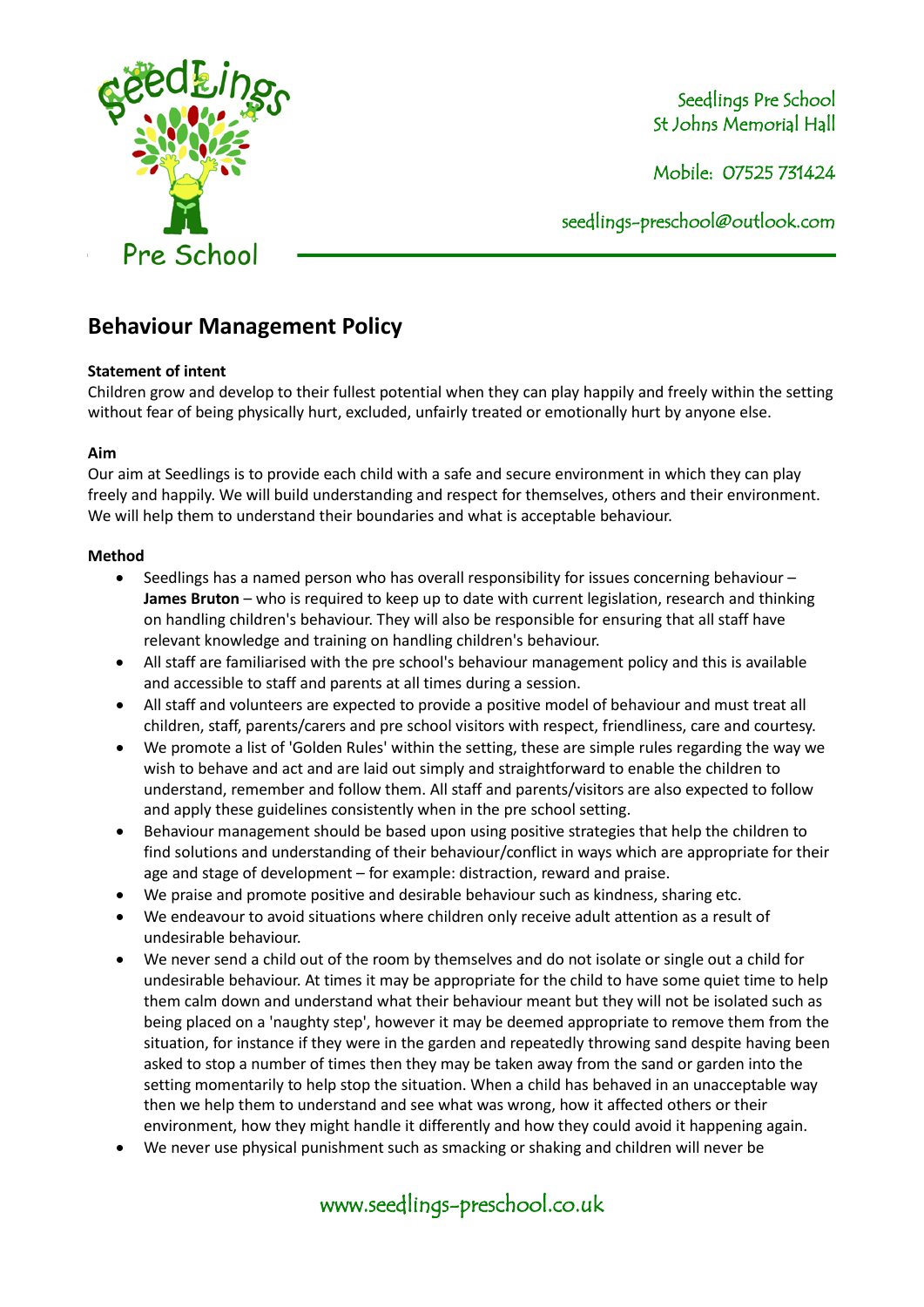

Seedlings Pre School St Johns Memorial Hall

Mobile: 07525 731424

seedlings[-preschool@outlook.com](mailto:preschool@outlook.com)

threatened with these punishments.

- In cases of serious misbehaviour such as racial or other abuse we make it clear immediately the unacceptability of the behaviour and attitudes by means of explanation rather than personal blame.
- We do not shout at the children in a threatening way to respond to children's behaviour.
- We work in partnership with children's parents and carers to promote positive behaviour and handle undesirable behaviour. Parents are kept regularly informed about their child's behaviour by means of the Home-School book and by one to one discussion with their key worker. We work with the parents to address recurring unacceptable behaviour, using objective observation records to help us understand the cause and decide together how best to respond.

#### **Physical Intervention**

- On certain occasion we may have to use physical intervention with a child. We will only use physical intervention or restraint if there is danger of the child:
	- Physically injuring themselves
	- Physically injuring staff or other children
	- Causing damage to property
	- Escaping from the pre school setting
- Forms of physical intervention that may be used:
	- $\degree$  Picking up a child in the usual way by picking them up around the waist/under the arms
	- Taking the child by the hand
	- Restraining the child from behind by hugging them with your arms while their arms are by their side – this is the approved method for physically restraining a child and is often advised to use for children who may have ASD or other developmental difficulties that make it difficult for them to manage their emotions appropriately. The hugging will be done firmly but not such that it could hurt the child in any way, it is designed to help the child feel calmer. This will generally only be used in extreme cases where a child may need the support to calm themselves down or have become too agitated to be held in a usual manner. If this form of physical restraint is used then parents will be notified.
- Forms of physical intervention that will **never** be used:
	- Lifting a child by their arms this applies to any circumstances as children's arms can be delicate and easily hurt by lifting in this way
	- Pulling a child along forcefully by their arms children may be taken by the hand and led but they will not be forcefully pulled
	- Pushing a child
- If physical intervention is used then it will be recorded on our Physical Intervention Record sheet. This will record the child's name, reasons for the intervention, staff who were present, parent's name if they were present, time and date of the event. Parents will be asked to sign if we have had to use physical restraint as opposed to physical intervention.